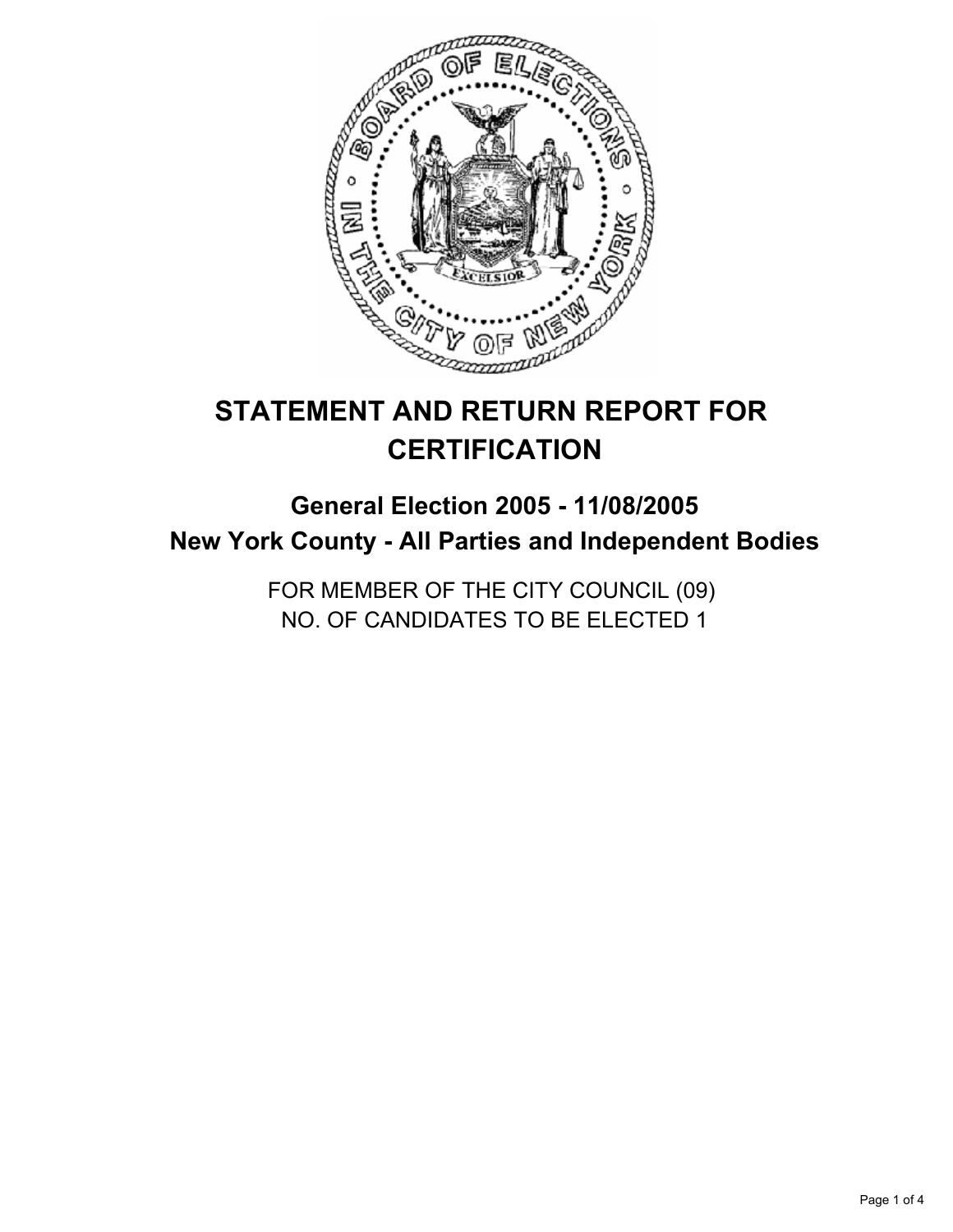

#### **ASSEMBLY DISTRICT 67**

| <b>PUBLIC COUNTER</b>           | 202 |
|---------------------------------|-----|
| <b>EMERGENCY</b>                |     |
| ABSENTEE/MILITARY               | 3   |
| AFFIDAVIT                       |     |
| <b>TOTAL BALLOTS</b>            | 212 |
| WILL BROWN JR. (REPUBLICAN)     | 28  |
| INEZ E DICKENS (DEMOCRATIC)     | 131 |
| DARYL G BLOODSAW (INDEPENDENCE) | າ   |
| WOODY HENDERSON (WAR VETERANS)  | 3   |
| <b>TOTAL VOTES</b>              | 164 |
| <b>UNRECORDED</b>               | 48  |

# **ASSEMBLY DISTRICT 68**

| PUBLIC COUNTER                  | 4,546 |
|---------------------------------|-------|
| <b>EMERGENCY</b>                | 21    |
| ABSENTEE/MILITARY               | 67    |
| AFFIDAVIT                       | 79    |
| <b>TOTAL BALLOTS</b>            | 4,713 |
| WILL BROWN JR. (REPUBLICAN)     | 275   |
| INEZ E DICKENS (DEMOCRATIC)     | 3,009 |
| DARYL G BLOODSAW (INDEPENDENCE) | 189   |
| WOODY HENDERSON (WAR VETERANS)  | 170   |
| <b>TOTAL VOTES</b>              | 3,643 |
| <b>UNRECORDED</b>               | 1,070 |

#### **ASSEMBLY DISTRICT 69**

| PUBLIC COUNTER                  | 9,632  |  |
|---------------------------------|--------|--|
| <b>EMERGENCY</b>                | 19     |  |
| ABSENTEE/MILITARY               | 199    |  |
| <b>AFFIDAVIT</b>                | 159    |  |
| <b>TOTAL BALLOTS</b>            | 10,009 |  |
| WILL BROWN JR. (REPUBLICAN)     | 967    |  |
| INEZ E DICKENS (DEMOCRATIC)     | 6,754  |  |
| DARYL G BLOODSAW (INDEPENDENCE) | 327    |  |
| WOODY HENDERSON (WAR VETERANS)  | 238    |  |
| <b>TOTAL VOTES</b>              | 8,286  |  |
| <b>UNRECORDED</b>               | 1.723  |  |

#### **ASSEMBLY DISTRICT 70**

| PUBLIC COUNTER                  | 13,130 |
|---------------------------------|--------|
| <b>EMERGENCY</b>                | 0      |
| ABSENTEE/MILITARY               | 227    |
| AFFIDAVIT                       | 242    |
| <b>TOTAL BALLOTS</b>            | 13,599 |
| WILL BROWN JR. (REPUBLICAN)     | 752    |
| INEZ E DICKENS (DEMOCRATIC)     | 8,882  |
| DARYL G BLOODSAW (INDEPENDENCE) | 1,063  |
| WOODY HENDERSON (WAR VETERANS)  | 443    |
| <b>TOTAL VOTES</b>              | 11,140 |
| <b>UNRECORDED</b>               | 2.459  |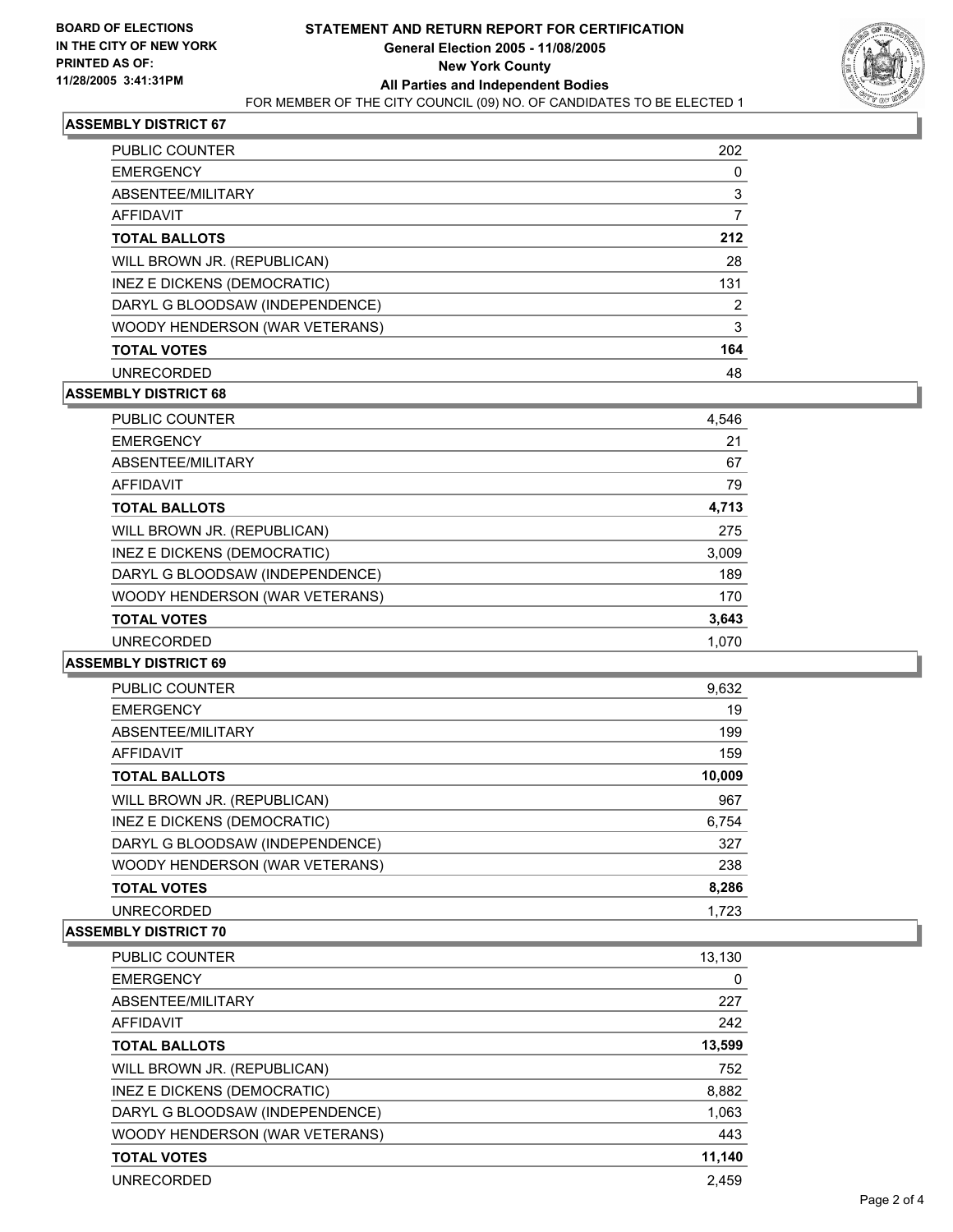

#### **ASSEMBLY DISTRICT 71**

| PUBLIC COUNTER                  | 3,573 |
|---------------------------------|-------|
| <b>EMERGENCY</b>                | 0     |
| ABSENTEE/MILITARY               | 57    |
| AFFIDAVIT                       | 45    |
| <b>TOTAL BALLOTS</b>            | 3,675 |
| WILL BROWN JR. (REPUBLICAN)     | 185   |
| INEZ E DICKENS (DEMOCRATIC)     | 2,446 |
| DARYL G BLOODSAW (INDEPENDENCE) | 192   |
| WOODY HENDERSON (WAR VETERANS)  | 59    |
| <b>TOTAL VOTES</b>              | 2,882 |
| <b>UNRECORDED</b>               | 793   |